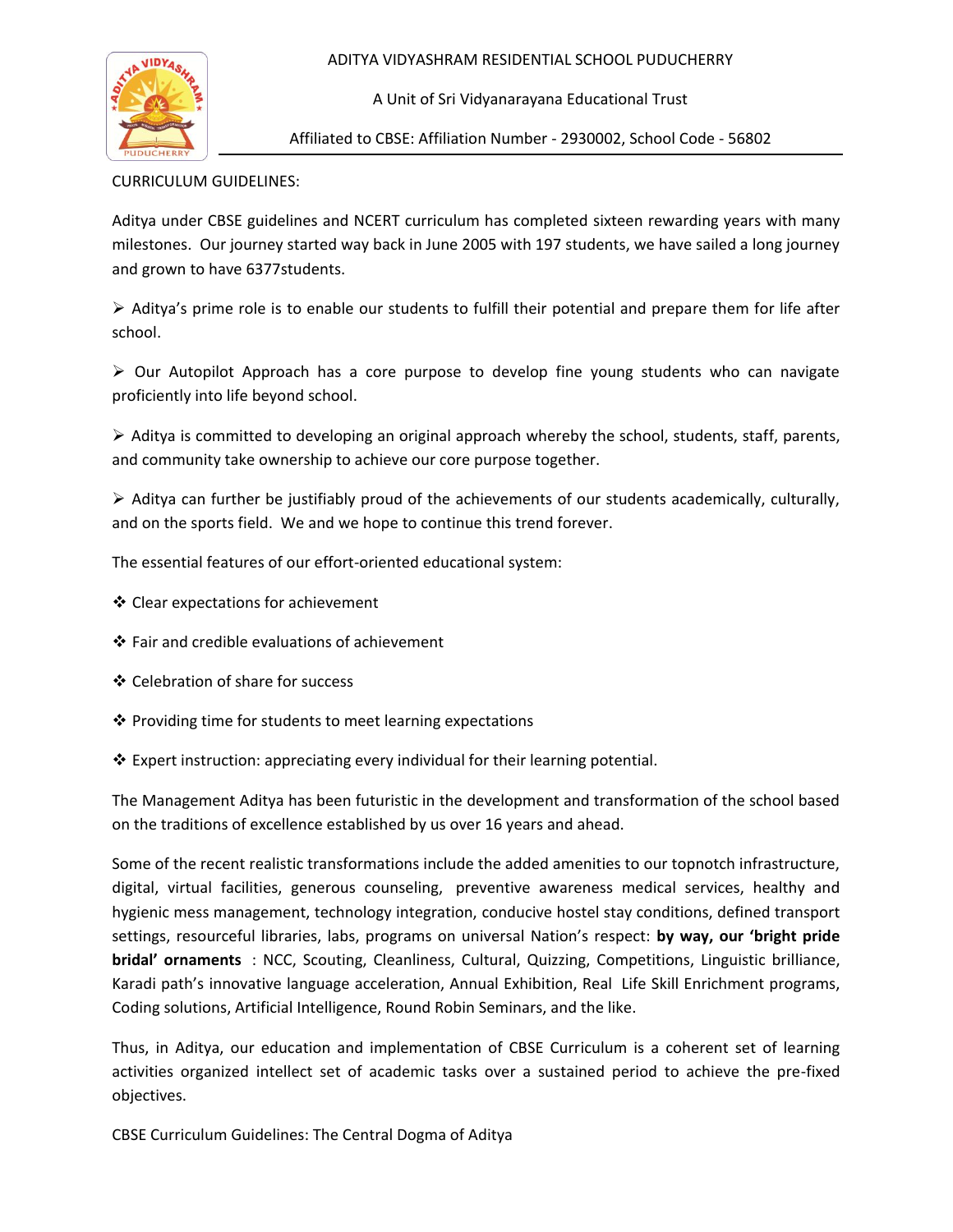$\cdot \cdot$  The school aims at transacting the curriculum designed for our students as per the CBSE affiliation bye-laws and examinations bye-laws laid down to provide objective-based learning with desirable outcomes: by our annual pedagogical plan and evaluative procedures central to the specification laid down in NCF - NCERT Publications.

 $\cdot$  The essence of our school annual academic plan is the scope and sequences referred in by the National Curriculum guidelines, NCERT Publications and CBSE Examination pattern underlying the focus on our students to prove their academic excellence.

Aditya's Prominence in Curriculum implementation is central to:

 Extending the opportunities favoring the physical, intellectual, social, cultural, linguistic, computational, and emotional intelligence in our students.

 $\cdot \cdot$  Preparing our students on par with the international standard, technological advancement, yet retaining our constitutional, national, traditional, and ethical values in our students through academic activities.

❖ Programming for instant and long term learning outcomes within our spiral curriculum and thematic approach in practice, to enhance conceptually understanding and problem-solving attitude in our learners.

 Integrating art and various CSA activities in academics, promoting interdisciplinary approach encompassing health, physical and value education, nurturing innovative spirit, self-esteem, respect to the nation, nature care, environmental cleanliness and life skills, leaving 'no child behind'.

Prime Facets and Aditya Curriculum

 Ensuring learning competency up to date: for linguistic, mathematical, technological and moral excellence.

 Practices guided learning, self-learning, group Learning, and Collaborative Learning, through planned activities and offering facilities to organize Round robin, Free talk: Spoken Language, Math magic, Annual Exhibition, Power English, Atal tinkering, Lingual lab, Virtual Reality, Parents visit Activities.

❖ Periodical Assessments to ensure academic success plus feedback to parents, inviting parental share in student's success, continued learning for further progress, skill, quality, and health governance, sporting success, skill applications, and talent displaying programs.

Aditya under CBSE guidelines and NCERT curriculum has completed Sixteen rewarding years with many milestones. Our journey started way back in June 2005 with 197 students, we have sailed a long journey and grown to have 6377students.

- $\triangleright$  Aditya's prime role is to enable our students to fulfill their potential and prepare them for life after school.
- $\triangleright$  Our Autopilot Approach has a core purpose to develop fine young students who can navigate proficiently into life beyond school.
- $\triangleright$  Aditya is committed to developing an original approach whereby the school, students, staff, parents and community take ownership to achieve our core purpose together.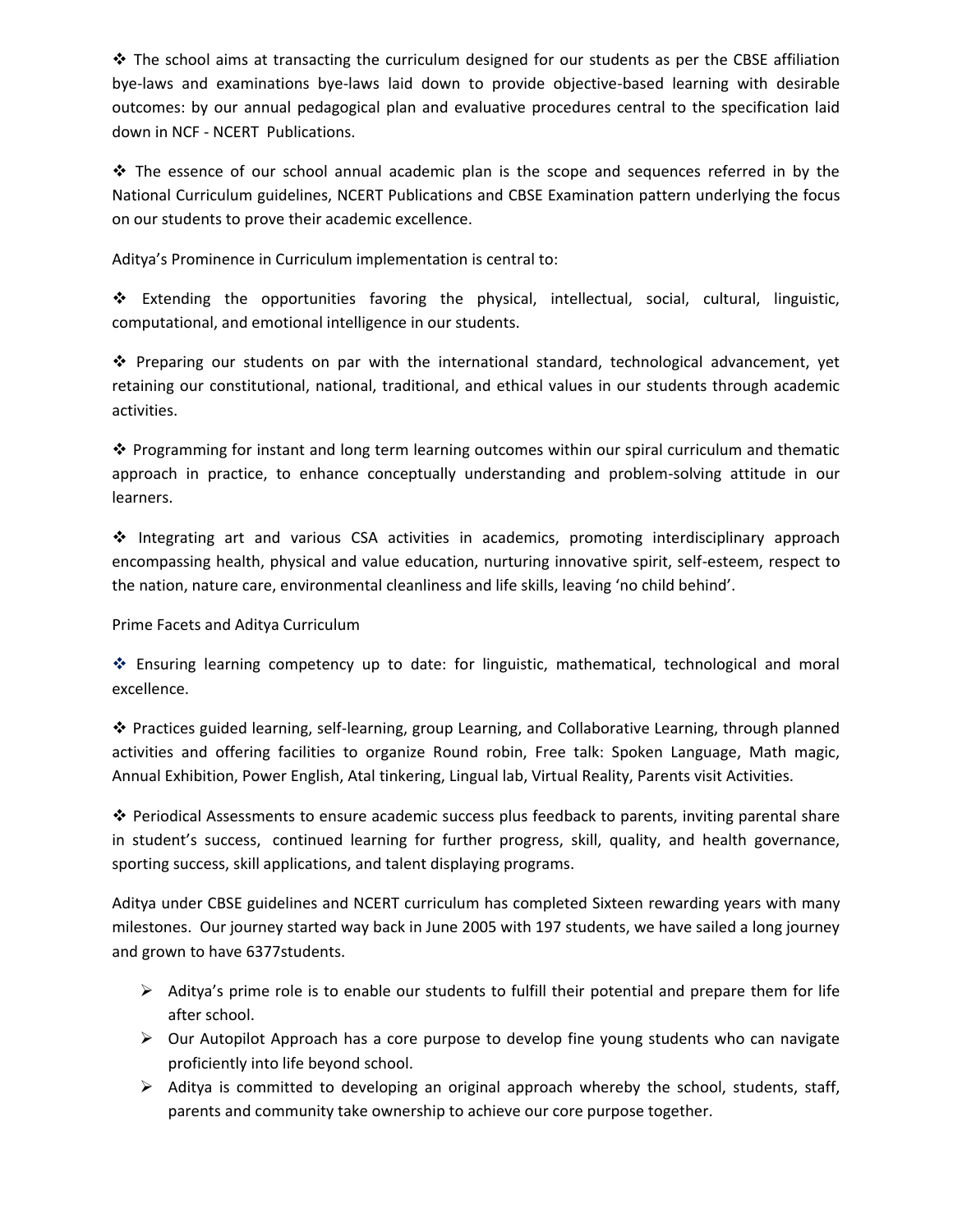$\triangleright$  Aditya can further be justifiably proud of the achievements of our students academically, culturally, and on the sports field. We and we hope to continue this trend for ever.

The essential features of our effort-oriented educational system:

- Clear expectations for achievement
- Fair and credible evaluations of achievement
- Celebration of share for success
- ❖ Providing time for students to meet learning expectations
- Expert instruction: appreciating every individual for their learning potential.

The Management Aditya has been futuristic in the development and transformation of the school based on the traditions of excellence established by us over 16 years and ahead.

Some of the recent realistic transformations include the added amenities to our topnotch infrastructure, digital, virtual facilities, generous counseling, preventive awareness medical services, healthy and hygienic mess management, technology integration, conducive hostel stay conditions, defined transport settings, resourceful libraries, labs, programs on universal Nation's respect : by way, our 'bright pride bridal' ornaments : NCC, Scouting, Cleanliness, Cultural, Quizzing, Competitions, Linguistic brilliance, Karadi path's innovative language acceleration, Annual Exhibition, Real Life Skill Enrichment programs, Coding solutions, Artificial Intelligence, Round Robin Seminars, and the like.

Thus, in Aditya, our education and implementation of CBSE Curriculum is a coherent set of learning activities organized intellect set of academic tasks over a sustained period to achieve the pre-fixed objectives.

CBSE Curriculum Guidelines: The Central Dogma of Aditya

- $\cdot \cdot$  The school aims at transacting the curriculum designed for our students as per the CBSE affiliation bye laws and examinations bye laws laid down to provide objective based learning with desirable outcomes : by our annual pedagogical plan and evaluative procedures central to the specification laid down in NCF - NCERT Publications.
- The essence of our school annual academic plan is the scope and sequences referred in by the National Curriculum guidelines, NCERT Publications and CBSE Examination pattern underlying the focus on our students to prove their academic excellence.

Aditya's Prominence in Curriculum implementation is central to:

- Extending the opportunities favoring the physical, intellectual, social, cultural, linguistic, computational and emotional intelligence in our students.
- Preparing our students on par with the international standard, technological advancement, yet retaining our constitutional, national, traditional and ethical values in our students through academic activities.
- Programming for instant and long term learning outcomes within our spiral curriculum and thematic approach in practice, to enhance conceptual understanding and problem solving attitude in our leaners.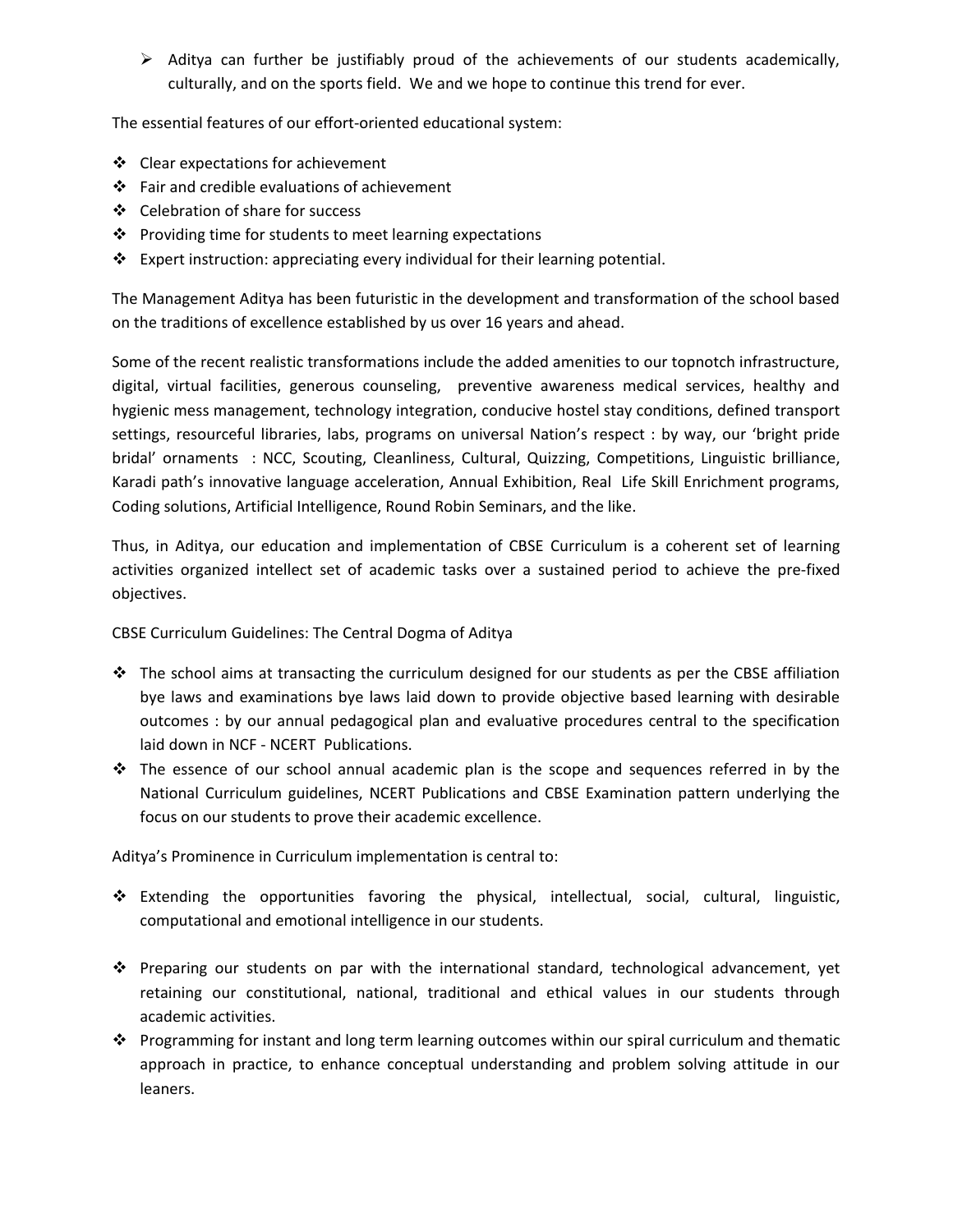Integrating art and various CSA activities in academics, promoting interdisciplinary approach encompassing health, physical and value education, nurturing innovative spirit, self-esteem, respect to nation, nature care, environmental cleanliness and life skills, leaving 'no child behind'.

Prime Facets and Aditya Curriculum

- Ensuring learning competency up to date: for linguistic, mathematical, technological and moral excellence.
- Practices guided learning, self-learning, group Learning and Collaborative Learning, through planned activities and offering facilities to organize Round robin, Free talk: Spoken Language, Math magic, Annual Exhibition, Power English, Atal tinkering, Lingual lab, Virtual Reality, Parents visit Activities.
- Periodical Assessments to ensure academic success plus feedback to parents, inviting parental share in student's success, continued learning for further progress, skill, quality and health governance, sporting success, skill applications and talent displaying programs.

ADITYA VIDYASHRAM RESIDENTIAL SCHOOL PUDUCHERY: NCERT BOOK REVIEW:

CURRICULUM CONSONANCE: 2021 – 2022

Certified, we have reviewed the NCERT Publication referred in here with the **CBSE :Senior School/ Secondary School Curriculum 2021 – 2022**, and observed the following factual details : Report Submitted based on our observation, coordinated by the Subject HOD.

Teacher(s) Name(s) with Signature :

| Order |  | Chapter / Topics Content Matching | <b>Content Missing</b> | Impression<br>Publication: By Subject<br><b>Teachers</b> | on on |
|-------|--|-----------------------------------|------------------------|----------------------------------------------------------|-------|

Designing Curriculum, Instruction, Assessment, and Professional Development

The Educative Principle at our Adityais to support learning with understanding, underlying the intentional and systemic design of key elements:curriculum, instruction, assessment, and professional advance of the scholastic scheme, to promote learning with understanding within the context of advanced study. It is critical to recognize that programs for realization in entrance cum eligibility tests and advanced study.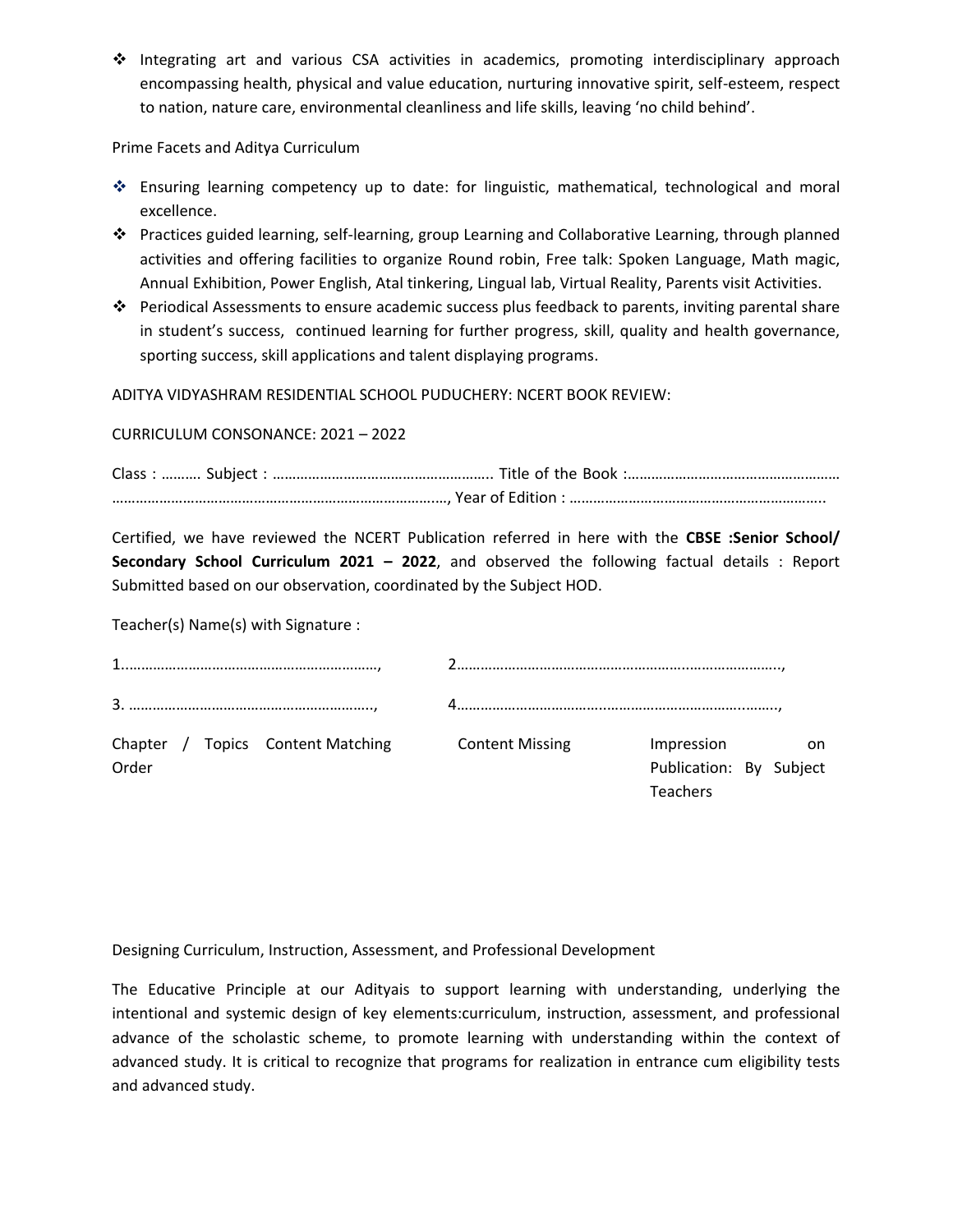While in Aditya we address the key elements, they work together synergistically and aligned in mutually supportive ways. Without such alignment and interdependence, profound conceptual gait is furtherchallenging to prosper. Hence the class instructionin depth is related to assessments measures on the students' knowledge of discrete facts, making it further meaningful that the changes in one key element affects the required changes in the other elements.

The critical role of the learning environment in our class teaching is fostering learning with understanding. The learning ambiencein Aditya Vidyashramand the classroom in which the components of educational programs interact affects the degree to which teachers can integrate curriculum, instruction, and assessment to promote learning with understanding.

The organization of curriculum and its critical role : aims at linking what our students are currently learning with what they have learned earlier.

Appreciative Values of Curriculum in Aditya Vidyashram

- $\triangleright$  The perceptions, accurate content, and processes organize the knowledge base of the discipline around the core concepts of the subjects
- $\triangleright$  Reasonable order in promoting previous learning in and thru age appropriate learning, practices and demonstrating abilities
- $\triangleright$  Planned knowledge activities that, in a tangible style, let students to experience problem solving and inquiry in conditions that are careworn from their own experiences and real-life uses.
- $\triangleright$  Language, trials, and inquiry approach to and reality substantiation reliable with the practices established.
- $\triangleright$  Interdisciplinary relations and integration to connect learning with the issues, problems, emphasis on relationships of unifying concepts and processes to many topics and experiences that figure prominently in their daily life
- $\triangleright$  Well-articulated curriculum between the fundamental grades, high school and college fundamental to the recognized connections with other disciplines

#### Effective Assessment in Aditya

- Assessment is of special importance and is exemplary of reasoning while learning, asit carries high stakes for our students, teachers, and school.
- Planned in conjunction with established practices that contain a meticulous reflection of the consistency, cogency, and cognizance of the conclusions drawn from the test results.
- Curriculum and instruction are matched with the factual content, concepts, courses, and capacities the assessment is envisioned to quantity so the there isn't any work at crosspurposes.
- $\cdot \cdot$  Important content and process dimensions of performance in a discipline are designed to stimulate the perception at the metacognitive levels and to extend feedback or modalities for further progress

#### Professional Development : Principles involved in Aditya Teaching

The achievement of students in Aditya is influenced by the skilled teachers and effective teaching methodologies being adopted by them.. The well-structured external programs that build on the regular curriculum already is in place at Aditya school. He ample opportunity and support for continual learning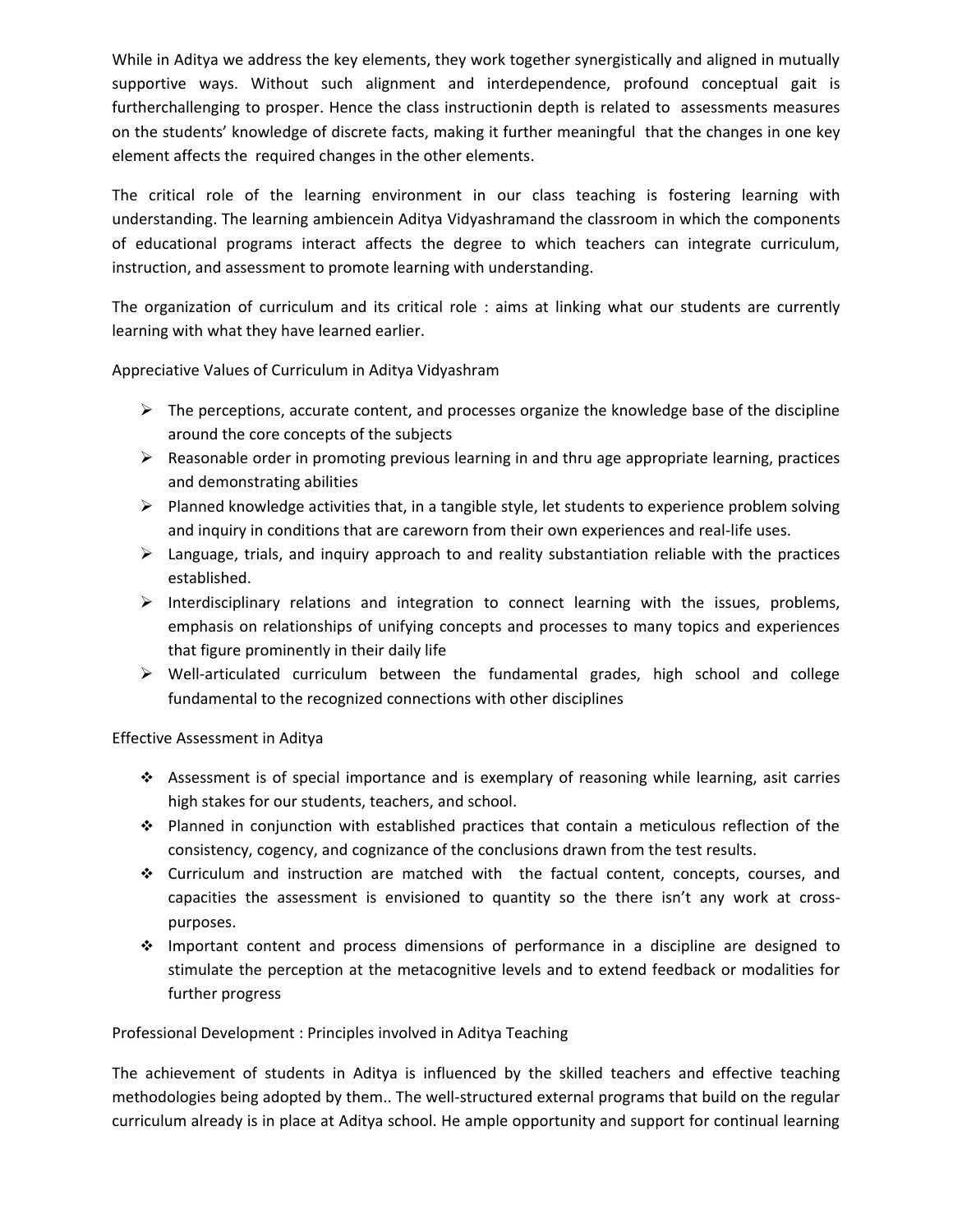is facilitated through sustained professional development programs being instituted for advanced study in our school

- Priming knowledge gain in subjects, age reference and multiple perspectives in learners to the conceptual clarity, proven pedagogy suitable to each subject
- Peer learning and peer observation schedule for an in-depth discussion of prescribed contents, teaching insets and evaluation strategies for feedback review
- Advancing in lessons with interdisciplinary inquiry that extends beyond the classroom
- Adjacent : upcoming four weeks plan and year plan coincidence for syllabus coverage
- Understanding the importance of thinking critically about each element in academic discussion that affectsour students.
- Expectations about the kinds of educational outcomes that our students should manifest by the time they graduate from senior secondary level.

## *Technology in Aditya: The Extremely Promising Teaching Tool*

- $\checkmark$  Technology is an extremely promising tool for improving the education of our students, much has been achieved and the future holds greater promise with the promising training for the teachers to effectively mobilize the tech resources made available for continuous online and on campus education.
- $\checkmark$  The assistive (mechanical, electrical, or computerized tools) and instructional (computers and other related technologies to deliver and support instruction) technologies made available in Aditya is definitely advantageous to the learners although the teachers are finding the technology adoption to be challenging and useful in education. Some of the most successful examples of technology use for students have occurred with Virtual classrooms,, Google online classrooms. Atal Tinkering Lab activities,. Exploratory, productive and communicative facilities in establishing the knowledge bank repositories

## PRIMARY LEVEL:

At the primary level, there is a greater emphasis on development based curriculum and students are taught the essential concepts of various subjects. Adityans are taught specifically through Digi board content which inculcates zeal and concentration among the students. Prominence is spelt on the development of positive attitudes and healthy habits among the students. Apart from preparing the students to succeed in academics, they are also taught the importance of moral values to lead a disciplined life.

Activity based learning is given more focus in this stage. Co-scholastic activities augment their physical and mental ability. At the Primary level greater emphasis is on expanding their creativity and adding to their experiences through painting, craftwork, clay-modeling, singing, recitation, and storytelling. These are meaningfully integrated with subject-based curriculum and students are taught the essential concepts of various subjects. The CBSE syllabus from an early age, gives every student an edge in competitive examinations in India, as most of these exams are mapped to the CBSE curriculum. The progress of each child is monitored closely and regular assessments are made, the results of which are communicated to the parents to allow for meaningful feedback and co-operation between the parents and the school.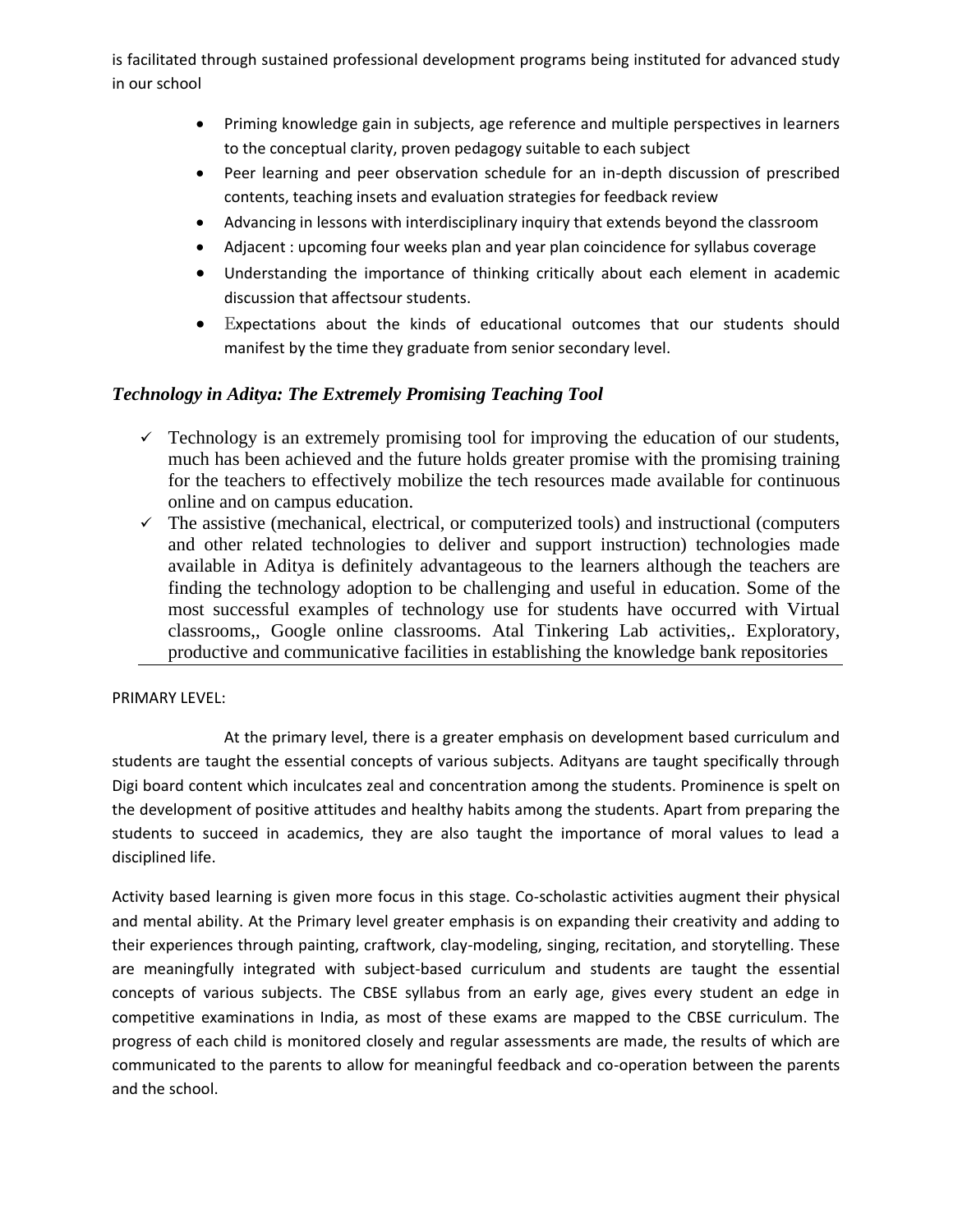Foundation in reading, creative writing, Science, and Mathematics are established and strengthened in a caring and stimulating environment, wherein the learning process is made positive and more meaningful. Apart from preparing the students to succeed in academics; sports and co-scholastic areas, the students are also taught the importance of maintaining a high moral life, honesty, and dignity in every task which they undertake.

## SYSTEM OF EDUCATION

| <b>SCHOLASTIC</b>      | CO-SCHOLASTIC        |
|------------------------|----------------------|
| • English              | • Value Education    |
| $\bullet$ Hindi        | • Physical Education |
| $\bullet$ Tamil        | • Computer Science   |
| $\bullet$ French       | $\bullet$ Arts       |
| $\bullet$ Maths        |                      |
| • Ev.S (From III Std.) |                      |

## MIDDLE LEVEL:

At the middle level, there is a greater emphasis on development based curriculum and students are taught the essential concepts of various subjects. Adityans are taught specifically through Digi board content which inculcates zeal and concentration among the students. Special emphasis is also laid on the development of positive attitudes and healthy habits among the students. Apart from preparing the students to succeed in academics, they are also taught the importance of moral values to lead a disciplined life.

Activity based learning is given more focus in this stage. Co-scholastic activities augment their physical and mental ability.

At the middle level greater emphasis is on expanding their creativity and adding to their experiences through lab activity, club activity, and storytelling. These are meaningfully integrated with subject-based curriculum and students are taught the essential concepts of various subjects. The CBSE syllabus from an early age, gives every student an edge in competitive examinations in India, as most of these exams are mapped to the CBSE curriculum. The progress of each child is monitored closely and regular assessments are made, the results of which are communicated to the parents to allow for meaningful feedback and co-operation between the parents and the school.

Foundation in reading, creative writing, Science, and Mathematics are established and strengthened in a caring and stimulating environment, wherein the learning process is made positive and more meaningful. Apart from preparing the students to succeed in academics; sports and co-scholastic areas, the students are also taught the importance of maintaining a high moral life, honesty, and dignity in every task which they undertake.

#### SYSTEM OF EDUCATION

| <b>SCHOLASTIC</b> | CO-SCHOLASTIC |
|-------------------|---------------|
|                   |               |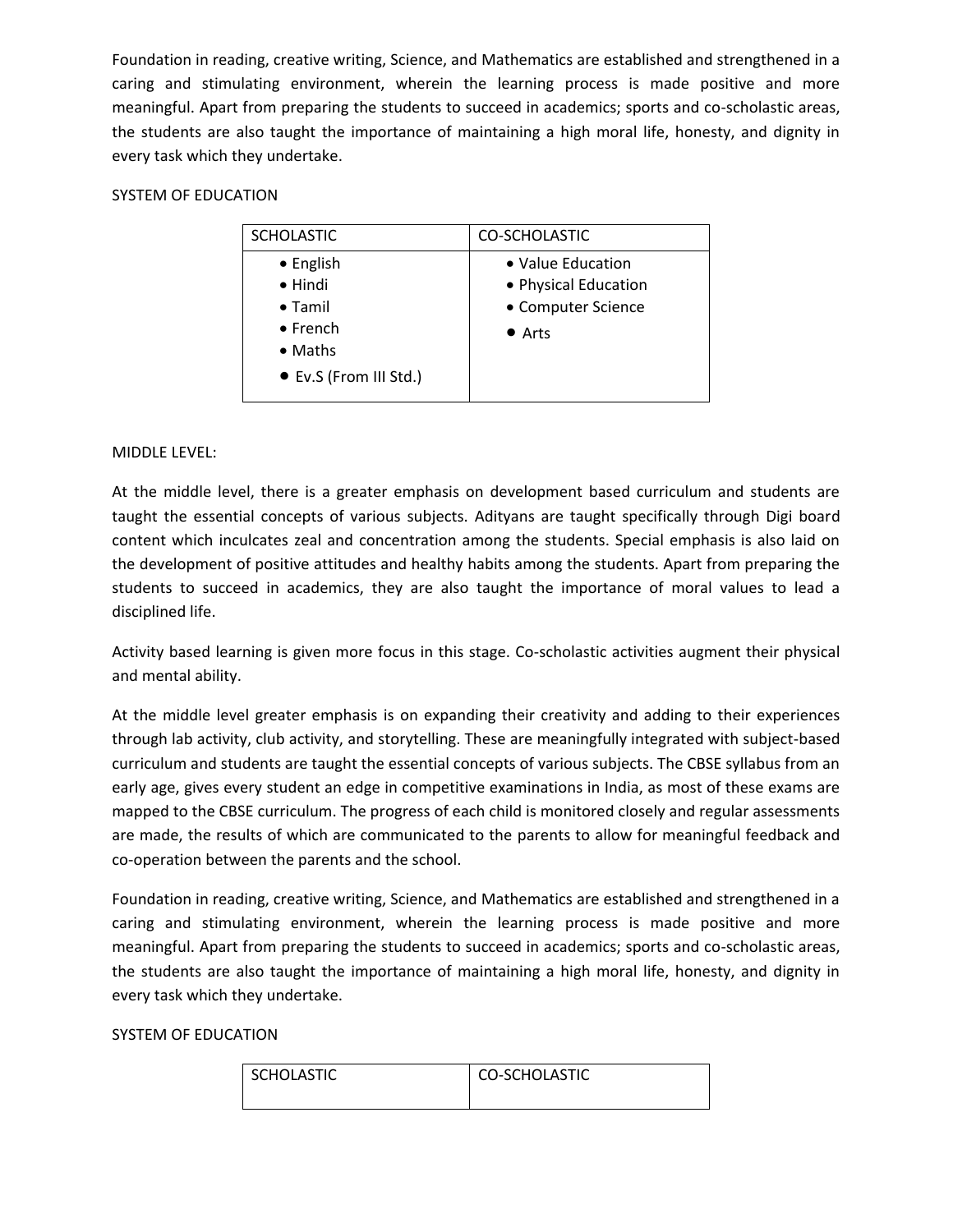| • English         | • Value Education    |
|-------------------|----------------------|
| $\bullet$ Hindi   | • Physical Education |
| $\bullet$ Tamil   | • Computer Science   |
| $\bullet$ French  | $\bullet$ Arts       |
| • Mathematics     |                      |
| $\bullet$ Science |                      |
| • Social Science  |                      |
|                   |                      |

#### SECONDARY LEVEL:

The Secondary School programme at Aditya supports and promotes the cognitive, affective and psychomotor excellence and enables the students to imbibe 21st century learning, literacy and life skills. In the learner-centered environment, the students acquire the ability to utilize technology and information for the betterment of humankind. The holistic approach of education ensures a wellbalanced amalgamation of curricular activities with other co-curricular areas. The integrated approach strengthens knowledge and skills and upholds physical fitness, health and well-being of students. The wide range of activities like celebrations of various national & cultural festivals, Scouts and Guides, NCC inculcate values and foster cultural learning and international understanding in an interdependent society.

Students at this stage are being trained for NTSE and all competitive examinations. Further Foundation Classes are being taken for the Interested Students. Students are also encourage to participate in the State, National level competitions in Sports, Arts conducted by State Govt. and CBSE

#### SYSTEM OF EDUCATION

| <b>SCHOLASTIC</b>                                |
|--------------------------------------------------|
| English                                          |
| Language                                         |
| Option is given to choose Tamil / Hindi / French |
| <b>Mathematics</b>                               |
| Science                                          |
| Social Science                                   |

1.3 Curriculum Areas at Senior Secondary Level is fundamental to nurturing learning competencies

The subjects offered are Language – English Core and, Science /Commerce streams with Mathematics, Physics, Chemistry, Biology, Physical Education, Computer Science, Informatics Practices, Economics, Accountancy, Business studies. The Co scholastic subjects are Skill Subjects, General Studies and Health and Physical Education.

#### SENIOR SECONDARY LEVEL:

At the senior secondary level, inculcation of values and skills enabling the students to become talented academic and professional scholars.Adityans are taught by subject experts with additional content and